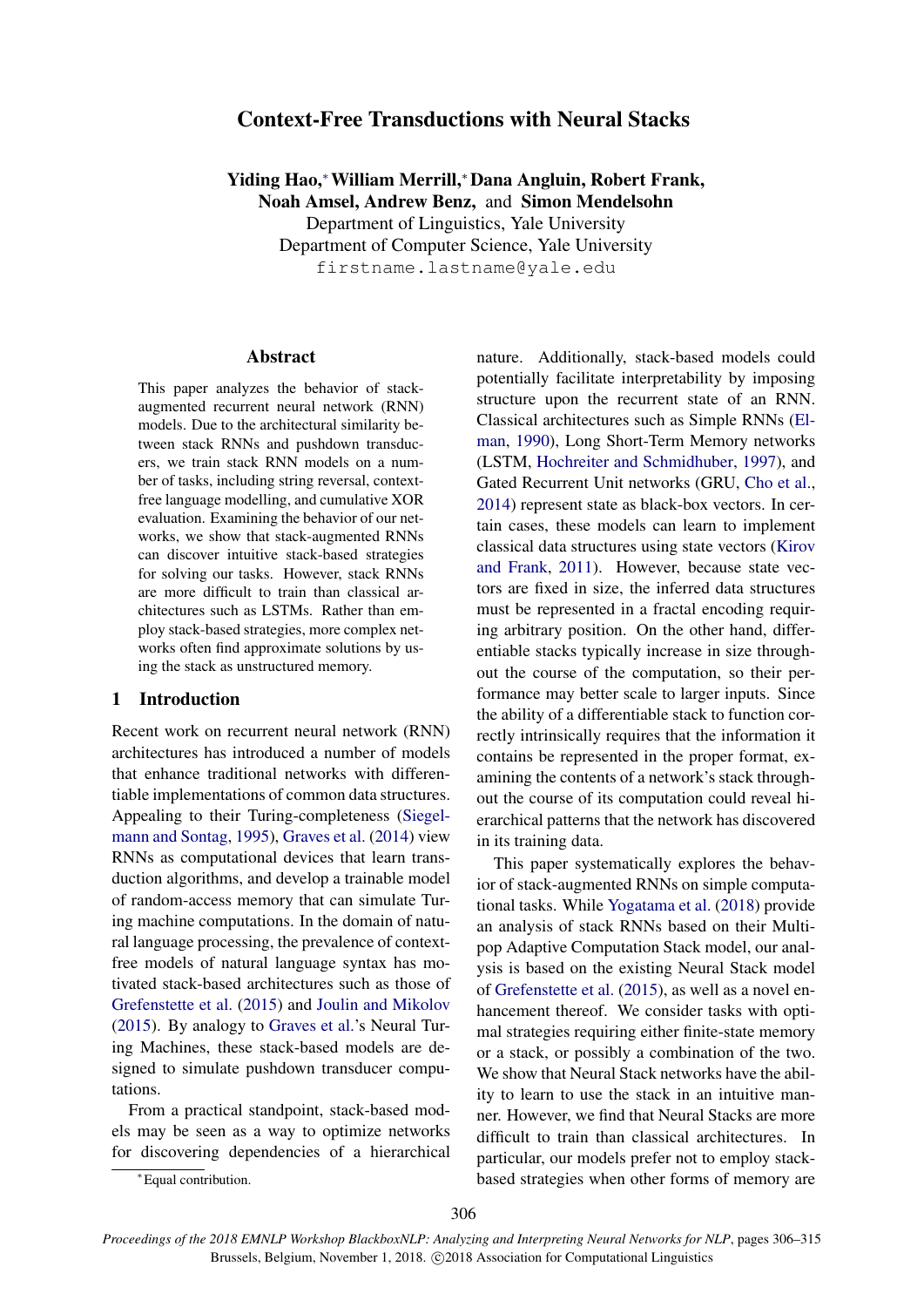

Figure 1: The Neural Stack architecture.

available, such as in networks with both LSTM memory and a stack.

A description of our models, including a review of [Grefenstette et al.'](#page-9-2)s Neural Stacks, appears in Section 2. Section 3 discusses the relationship between stack-augmented RNN models and pushdown transducers, motivating our intuition that Neural Stacks are a suitable architecture for learning context-free structure. The tasks we consider are defined in Section 4, and our experimental paradigm is described in Section 5. Section 6 presents quantitative evaluation of our models' performance as well as qualitative description of their behavior. Section 7 concludes.

# 2 Models

The neural network models considered in this paper are based on the Neural Stacks of [Grefenstette](#page-9-2) [et al.](#page-9-2) [\(2015\)](#page-9-2), a family of stack-augmented RNN architectures.[1](#page-1-0) A Neural Stack model consists of two modular components: a *controller* executing the computation of the network and a *stack* implementing the data model of the network. At each time step  $t$ , the controller receives an input vector  $x_t$  and a *read vector*  $\mathbf{r}_{t-1}$  representing the material at the top of the stack at the end of the previous time step. We assume that the controller may adhere to any feedforward or recurrent structure; if the controller is recurrent, then it may also receive a recurrent state vector  $h_{t-1}$ . Based on  $x_t$ ,  $\mathbf{r}_{t-1}$ , and possibly  $\mathbf{h}_{t-1}$ , the controller computes an output  $y_t$ , a new recurrent state vector  $h_t$  if applicable, and a tuple  $\langle \mathbf{v}_t, u_t, d_t \rangle$  containing instructions for manipulating the stack. The stack takes these instructions and produces  $r_t$ , the vector corresponding to the material at the top of the stack after popping and pushing operations have been performed on the basis of  $\langle \mathbf{v}_t, u_t, d_t \rangle$ . The

contents of the stack are represented by a recurrent state matrix  $V_t$  and a strength vector  $s_t$ . This schema is shown in Figure 1.

Having established the basic architecture, the remainder of this section introduces our models in full detail. Subsection 2.1 describes how the stack computes  $r_t$  and updates  $V_t$  and  $s_t$  based on  $\langle \mathbf{v}_t, u_t, d_t \rangle$ . Subsection 2.2 presents the various kinds of controllers we consider in this paper. Subsection 2.3 presents an enhancement of [Grefen](#page-9-2)[stette et al.'](#page-9-2)s schema that allows the network to perform computations of varying duration.

### 2.1 Differentiable Stacks

A stack at time  $t$  consists of sequence of vectors  $\langle \mathbf{V}_t[1], \mathbf{V}_t[2], \ldots, \mathbf{V}_t[t] \rangle$ , organized into a matrix  $V_t$  whose *i*th row is  $V_t[i]$ . By convention,  $V_t[t]$ is the "top" element of the stack, while  $V_t[1]$  is the "bottom" element. Each element  $V_t[i]$  of the stack is associated with a *strength*  $s_t[i] \in [0,1]$ . The strength of a vector  $V_t[i]$  represents the "degree" to which the vector is on the stack: a strength of 1 means that the vector is "fully" on the stack, while a strength of 0 means that the vector has been popped from the stack. The strengths are organized into a vector  $\mathbf{s}_t = \langle \mathbf{s}_t[1], \mathbf{s}_t[2], \dots, \mathbf{s}_t[t] \rangle$ .

At each time step, the stack *pops* a number of items from the top, *pushes* a new item to the top, and *reads* a number of items from the top, in that order. The behavior of the popping and pushing operations is determined by the instructions  $\langle \mathbf{v}_t, u_t, d_t \rangle$ . The value obtained from the reading operation is passed back to the controller as the recurrent vector  $r_t$ . Let us now describe each of the three operations.

Popping reduces the strength  $s_{t-1}[t-1]$  of the top element from the previous time step by  $u_t$ . If  $s_{t-1}[t-1] \geq u_t$ , then the strength of the  $(t-1)$ st element after popping is simply  $s_t[t-1] =$  $s_{t-1}[t-1] - u_t$ . If  $s_{t-1}[t-1] \le u_t$ , then we consider the popping operation to have "consumed"  $s_{t-1}[t-1]$ , and the strength  $s_{t-1}[t-2]$  of the next element is reduced by the "left-over" strength  $u_t - s_{t-1}[t-1]$ . This process is repeated until all strengths in  $s_{t-1}$  have been reduced. For each  $i < t$ , we compute the left-over popping strength  $\mathbf{u}_t[i]$  for the *i*th item as follows.

$$
\mathbf{u}_t[i] =
$$
\n
$$
\begin{cases}\nu_t, & i = t - 1 \\
\text{ReLU}(\mathbf{u}_t[i+1] - \mathbf{s}_{t-1}[i+1]), & i < t - 1\n\end{cases}
$$

<span id="page-1-0"></span><sup>&</sup>lt;sup>1</sup>Code for our PyTorch [\(Paszke et al.,](#page-9-9) [2017\)](#page-9-9) implementation is available at [https://github.com/](https://github.com/viking-sudo-rm/StackNN) [viking-sudo-rm/StackNN](https://github.com/viking-sudo-rm/StackNN).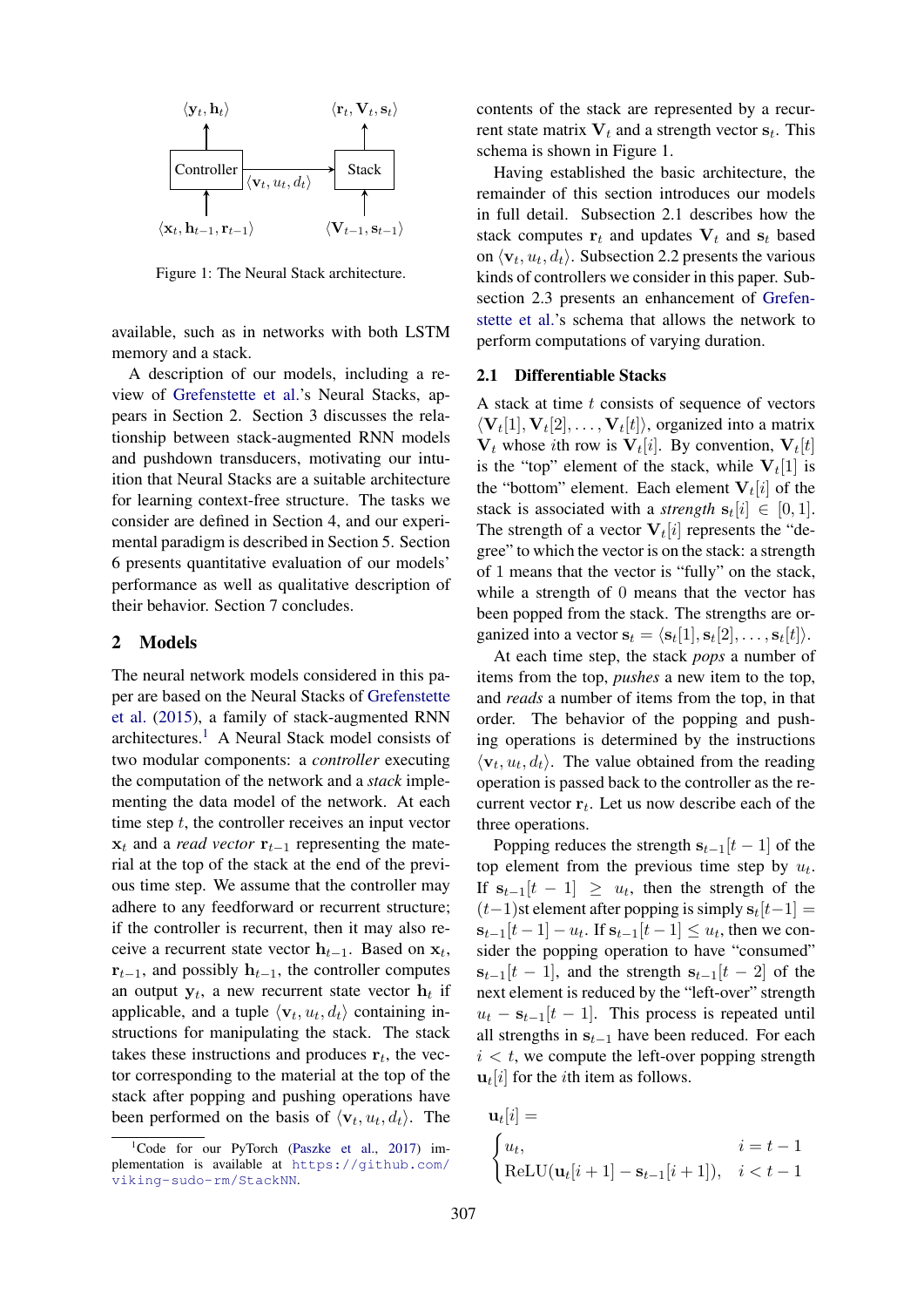The strengths are then updated accordingly.

$$
\mathbf{s}_t[i] = \text{ReLU}\left(\mathbf{s}_{t-1}[i] - \mathbf{u}_t[i]\right)
$$

The pushing operation simply places the vector  $v_t$  at the top of the stack with strength  $d_t$ . Thus,  $V_t$  and  $s_t[t]$  are updated as follows.

$$
\mathbf{s}_t[t] = d_t \qquad \mathbf{V}_t[i] = \begin{cases} \mathbf{v}_t, & i = t \\ \mathbf{V}_{t-1}[i], & i < t \end{cases}
$$

Note that  $s_t[1], s_t[2], \ldots, s_t[t-1]$  have already been updated during the popping step.

The reading operation "reads" the elements on the top of the stack whose total strength is 1. If  $s_t[t] = 1$ , then only the top element is read. Otherwise, the next element is read using the "leftover" strength  $1 - s_t[t]$ . As in the case of popping, we may define a series of left-over strengths  $\rho_t[1]$ ,  $\rho_t[2], \ldots, \rho_t[t]$  corresponding to each item in the stack.

$$
\rho_t[i] = \begin{cases} 1, & i = t \\ \text{ReLU} \left( \rho_t[i+1] - \mathbf{s}_t[i+1] \right), & i < t \end{cases}
$$

The result  $r_t$  of the reading operation is obtained by computing a sum of the items in the stack weighted by their strengths, including only items with sufficient left-over strength.

$$
\mathbf{r}_t = \sum_{i=1}^t \min\left(\mathbf{s}_t[i], \rho_t[i]\right) \cdot \mathbf{V}_t[i]
$$

# 2.2 Controllers

We consider two types of controllers: *linear* and *LSTM*. The linear controller is a feedforward network consisting of a single linear layer. The network output is directly extracted from the linear layer, while the stack instructions are passed through the sigmoid function, denoted  $\sigma$ .

$$
u_t = \sigma \left(\mathbf{W}_u \cdot \begin{bmatrix} \mathbf{x}_t & \mathbf{r}_{t-1} \end{bmatrix}^\top + b_u\right)
$$
  
\n
$$
d_t = \sigma \left(\mathbf{W}_d \cdot \begin{bmatrix} \mathbf{x}_t & \mathbf{r}_{t-1} \end{bmatrix}^\top + b_d\right)
$$
  
\n
$$
\mathbf{v}_t = \sigma \left(\mathbf{W}_\mathbf{v} \cdot \begin{bmatrix} \mathbf{x}_t & \mathbf{r}_{t-1} \end{bmatrix}^\top + \mathbf{b}_\mathbf{v}\right)
$$
  
\n
$$
\mathbf{y}_t = \mathbf{W}_\mathbf{y} \cdot \begin{bmatrix} \mathbf{x}_t & \mathbf{r}_{t-1} \end{bmatrix}^\top + \mathbf{b}_\mathbf{y}
$$

The LSTM controller maintains two state vectors: the *hidden state*  $\mathbf{h}_t$  and the *cell state*  $\mathbf{c}_t$ . The output and stack instructions are produced by passing  $h_t$  through a linear layer. As in the linear controller, the stack instructions are additionally passed through the sigmoid function.

$$
\langle O_{t-1}, o_{t-1} \rangle \longrightarrow \boxed{\text{Output}}
$$
\n
$$
\begin{array}{c}\n\langle O_t, o_t \rangle \\
\langle v_t, o_t \rangle\n\end{array}\n\longrightarrow\n\begin{array}{c}\n\langle O_t, o_t \rangle \\
\langle r_t, V_t, s_t \rangle\n\end{array}\n\longrightarrow\n\begin{array}{c}\n\langle r_t, V_t, s_t \rangle \\
\langle h_{t-1}, r_{t-1} \rangle\n\end{array}\n\longrightarrow\n\begin{array}{c}\n\langle \text{Controller} \rangle \\
\langle v_t, u_t, d_t \rangle\n\end{array}\n\longrightarrow\n\begin{array}{c}\n\langle \text{Stack} \rangle \\
\langle I_{t-1}, i_{t-1} \rangle\n\end{array}\n\longrightarrow\n\begin{array}{c}\n\langle V_{t-1}, s_{t-1} \rangle \\
\langle V_{t-1}, s_{t-1} \rangle\n\end{array}
$$

Figure 2: Our enhanced architecture with buffers.

# 2.3 Buffered Networks

One limitation of many RNN architectures, including Neural Stacks, is that they can only compute *same-length* transductions: at each time step, the network must accept exactly one input vector and produce exactly one output vector. This limitation prevents Neural Stacks from producing output sequences that may be longer or shorter than the input sequence. It also prohibits Neural Stack networks from performing computation steps without reading an input or producing an output (i.e.,  $\varepsilon$ -transitions on input or output), even though such computation steps are a common feature of stack transduction algorithms.

A well-known approach to overcoming this limitation appears in Sequence-to-Sequence models such as [Sutskever et al.](#page-9-10) [\(2014\)](#page-9-10) and [Cho et al.](#page-9-6) [\(2014\)](#page-9-6). There, the production of the output sequence is delayed until the input sequence has been fully read by the network. Output vectors produced while reading the input are discarded, and the input sequence is padded with blank symbols to indicate that the network should be producing an output.

The delayed output approach solves the problem of fixed-length outputs, and we adopt it for the String Reversal task described in Section 4. However, delaying the output does not allow our networks to perform streaming computations that may interrupt the process of reading inputs or emitting outputs. An alternative approach is to allow our networks to perform  $\varepsilon$ -transitions. While [Graves](#page-9-11) [\(2016\)](#page-9-11) achieves this by dynamically repeating inputs and marking them with flags, we augment the Neural Stack architecture with two differentiable buffers: a read-only input buffer and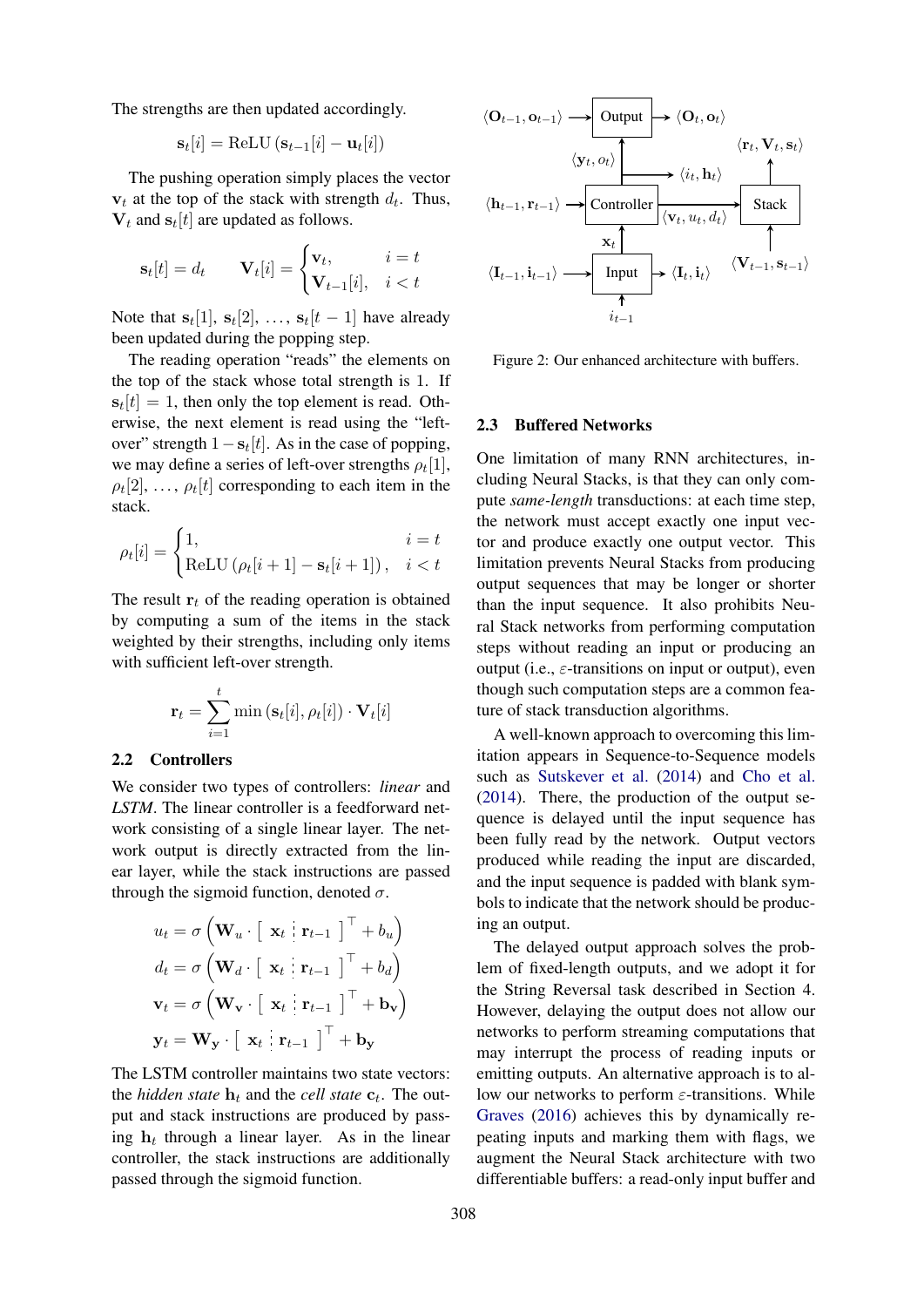a write-only output buffer. At each time step  $t$ , the input vector  $x_t$  is obtained by popping from the input buffer with strength  $i_{t-1}$ . In addition to the output vector and stack instructions, the controller must produce an input buffer pop strength  $i_t$ and an output buffer push strength  $o_t$ . The output vector is then enqueued to the output buffer with strength  $o_t$ . This enhanced architecture is shown in Figure 2.

The implementation of the input and output buffers is based on [Grefenstette et al.](#page-9-2) [\(2015\)](#page-9-2)'s Neural Queues, a first-in-first-out variant of the Neural Stack. Like the stack, the input buffer at time t consists of a matrix of vectors  $I_t$  and a vector of strengths  $\mathbf{i}_t$ . Similarly, the output buffer consists of a matrix of vectors  $O_t$  and a vector of strengths  $o_t$ . The input buffer is initialized so that  $I_0$  is a matrix representation of the full input sequence, with an initial strength of 1 for each item.

At time  $t$ , items are dequeued from the "front" of the buffer with strength  $i_{t-1}$ .

$$
\iota_t[j] = \begin{cases} i_{t-1}, & j = 1\\ \text{ReLU}(\iota_t[j-1] - \mathbf{i}_{t-1}[j]), & j > 1 \end{cases}
$$

$$
\mathbf{i}_t[j] = \text{ReLU}(\mathbf{i}_{t-1}[j] - \iota_t[j])
$$

Next, the input vector  $x_t$  is produced by reading from the front of the buffer with strength 1.

$$
\xi_t[j] = \begin{cases} 1, & j = 1 \\ \text{ReLU}(\xi_t[j-1] - \mathbf{i}_t[j]), & j > 1 \end{cases}
$$

$$
\mathbf{x}_t = \sum_{j=1}^n \min(\mathbf{i}_t[j], \xi_t[j]) \cdot \mathbf{I}_t[j]
$$

Since the input buffer is read-only, there is no push operation. This means that unlike  $V_t$  and  $O_t$ , the number of rows of  $I_t$  is fixed to a constant n. When the controller's computation is complete, the output vector  $y_t$  is enqueued to the "back" of the output buffer with strength  $o_t$ .

$$
\mathbf{O}_t[j] = \begin{cases} \mathbf{y}_t, & j = t \\ \mathbf{O}_{t-1}[j], & j < t \end{cases}
$$

$$
\mathbf{o}_t[j] = \begin{cases} o_t, & j = t \\ \mathbf{o}_{t-1}[j], & j < t \end{cases}
$$

After the last time step, the final output sequence is obtained by repeatedly dequeuing the front of the output buffer with strength 1 and reading the front of the output with strength 1. These dequeuing and reading operations are identical to those defined for the input buffer.

start 
$$
\rightarrow
$$
  $\begin{pmatrix} q_0 \\ \downarrow \end{pmatrix}$   $\rightarrow$   $\begin{pmatrix} x : \# , \varepsilon \to x \\ \# : y, y \to \varepsilon \end{pmatrix}$ 

Figure 3: A PDT for the String Reversal task.

# 3 Pushdown Transducers

Our decision to use a stack for NLP tasks rather than some other differentiable data structure is motivated by the success of context-free grammars (CFGs) in describing the hierarchical phrase structure of natural language syntax. A classic theoretical result due to [Chomsky](#page-9-12) [\(1962\)](#page-9-12) shows that CFGs generate exactly those sets of strings that are accepted by nondetermininstic pushdown automata (PDAs), a model of computation that augments a finite-state machine with a stack. When enhanced with input and output buffers, we consider Neural Stacks to be an implementation of *deterministic pushdown transducers* (PDTs), a variant of PDAs that includes an output tape.

Formally, a PDT is described by a *transition function* of the form  $\delta(q, x, s) = \langle q', y, s' \rangle$ , interpreted as follows: if the machine receives an  $x$  from the input buffer and pops an  $s$  from the top of the stack while in state  $q$ , then it sends a  $y$  to the output buffer, pushes an  $s'$  to the stack, and transitions to state q'. We assume that  $\delta$  is only defined for finitely many configurations  $\langle q, x, s \rangle$ . These configurations, combined with their corresponding values of  $\delta$ , represent all the possible actions of a pushdown transducer.

To illustrate, let us construct a PDT that computes the function  $f(w\#^{|w|}) = \#^{|w|}w^R$ , where  $w<sup>R</sup>$  is the reverse of w and  $\#^{|w|}$  is a sequence of  $#s$  of the same length as w. We can begin to compute f using a single state  $q_0$  by pushing each symbol of w onto the stack while emitting  $#s$  as output. When the machine has finished reading  $w$ , the stack contains the symbols of  $w$  in reverse order. In the remainder of the computation, the machine pops symbols from the stack one at a time and sends them to the output buffer. A pictoral representation of this PDT is shown in Figure 3. Each circle represents a state of the PDT, and each action  $\delta(q, x, s) = \langle q', y, s' \rangle$  is represented by an arrow from q to q' with the label " $x : y, s \rightarrow s'$ ." Observe that the two labels of the arrow from  $q_0$ to itself encode a transition function implementing the algorithm described above.

Given a finite state transition function, there ex-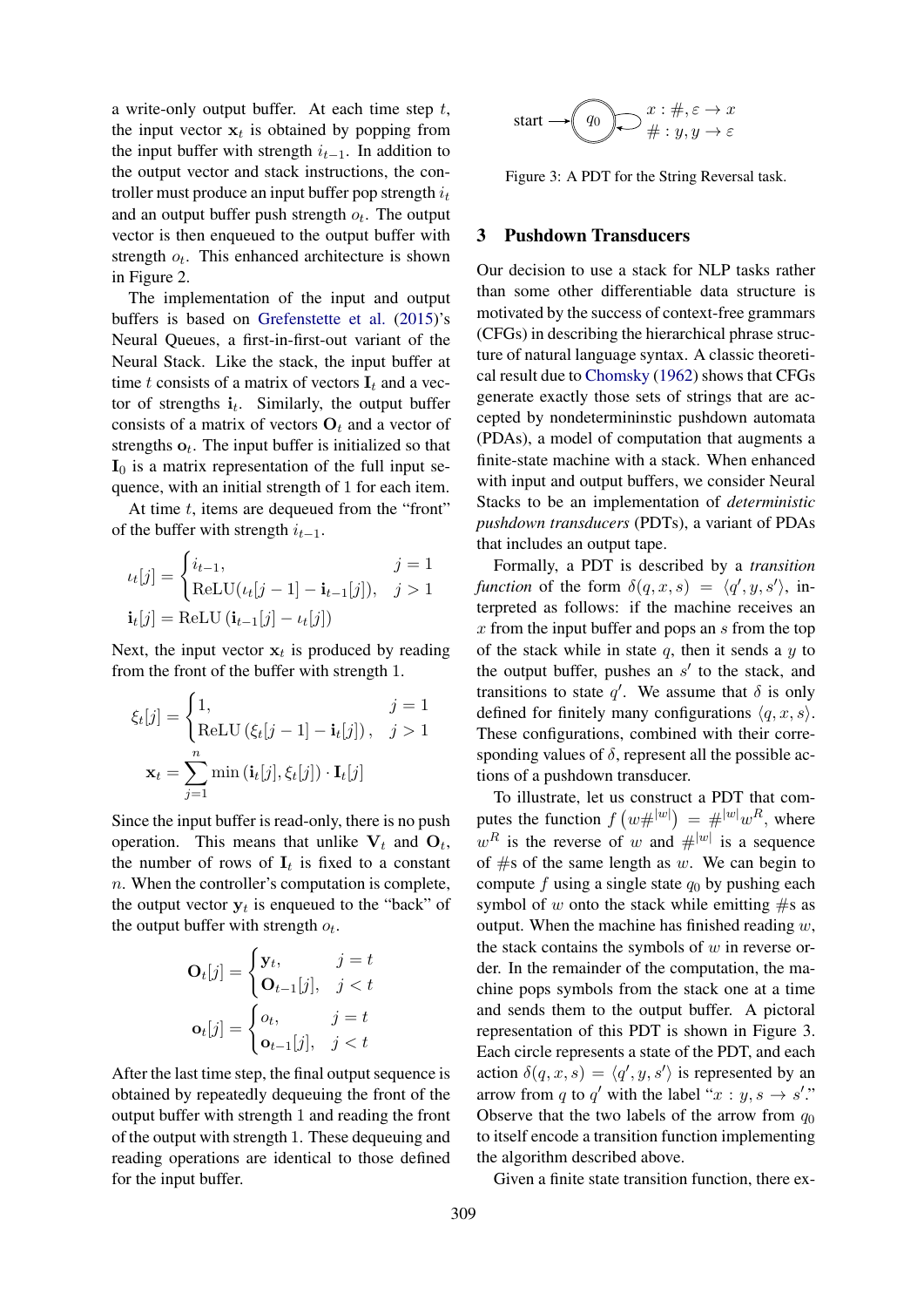ists an LSTM that implements it. In fact, [Weiss](#page-9-13) [et al.](#page-9-13)  $(2018)$  show that a deterministic k-counter automaton can be simulated by an LSTM. Thus, any deterministic PDT can be simulated by the buffered stack architecture with an LSTM controller.

# 4 Tasks

The goal of this paper is to ascertain whether or not stack-augmented RNN architectures can learn to perform PDT computations. To that end, we consider six tasks designed to highlight various features of PDT algorithms. Four of these tasks—String Reversal, Parenthesis Prediction, and the two XOR Evaluation tasks—have simple PDT implementations. The PDTs for each of these tasks differ in their memory requirements: they require either finite-state memory or stackstructured memory, or a combination of the two. The remaining two tasks—Boolean Formula Evaluation and Subject–Auxiliary Agreement—are designed to determine whether or not Neural Stacks can be applied to complex use cases that are thought to be compatible with stack-based techniques.

#### 4.1 String Reversal

In the String Reversal task, the network must compute the function  $f$  from the previous section. As discussed there, the String Reversal task can be performed straightforwardly by pushing all input symbols to the stack and then popping all symbols from the stack. The purpose of this task is to serve as a baseline test for whether or not a controller can learn to use a stack in principle. Since in the general case, correctly producing  $w<sup>R</sup>$  requires recording  $w$  in the stack, we evaluate the network solely based on the portion of its output where  $w^R$ should appear, immediately after reading the last symbol of w.

# 4.2 XOR Evaluation

We consider two tasks that require the network to implement the XOR function. In the *Cumulative XOR Evaluation* task, the network reads an input string of 1s and 0s. At each time step, the network must output the XOR of all the input symbols it has seen so far. The *Delayed XOR Evaluation* task is similar, except that the most recent input symbol is excluded from the XOR computation.

As shown in the left of Figure 4, the XOR Evaluation tasks can be computed by a PDT without using the stack. Thus, we use XOR Evaluation to test the versatility of the stack by assessing whether a feedforward controller can learn to use it as unstructured memory.

The Cumulative XOR Evaluation task presents the linear controller with a theoretical challenge because single-layer linear networks cannot compute the XOR function [\(Minsky and Papert,](#page-9-14) [1969\)](#page-9-14). However, in the Delayed XOR Evaluation task, the delay between reading an input symbol and incorporating it into the XOR gives the network two linear layers to compute XOR when unravelled through time. Therefore, we expect that the linear model should be able to perform the Delayed XOR Evaluation task, but not the Cumulative XOR Evaluation task.

The discrepancy between the Cumulative and the Delayed XOR Evaluation tasks for the linear controller highlights the importance of timing in stack algorithms. Since the our enhanced architecture from Subsection 2.3 can perform  $\varepsilon$ transitions, we expect it to perform the Cumulative XOR Evaluation task with a linear controller by learning to introduce the necessary delay. Thus, the XOR tasks allow us to test whether our buffered model can learn to optimize the timing of its computation.

# 4.3 Parenthesis Prediction

The Parenthesis Prediction task is a simplified language modelling task. At each time step  $t$ , the network reads the tth symbol of some string and must attempt to output the  $(t + 1)$ st symbol. The strings are sequences of well-nested parentheses generated by the following CFG.

$$
S \rightarrow S T | T S | T T \rightarrow (T) | () T \rightarrow [T] | []
$$

We evaluate the network only when the correct prediction is ) or ]. This restriction allows for a deterministic PDT solution, shown in the right of Figure 4.

Unlike String Reversal and XOR Evaluation, the Parenthesis Prediction task relies on both the stack and the finite-state control. Thus, the Parenthesis Prediction task tests whether or not Neural Stack models can learn to combine different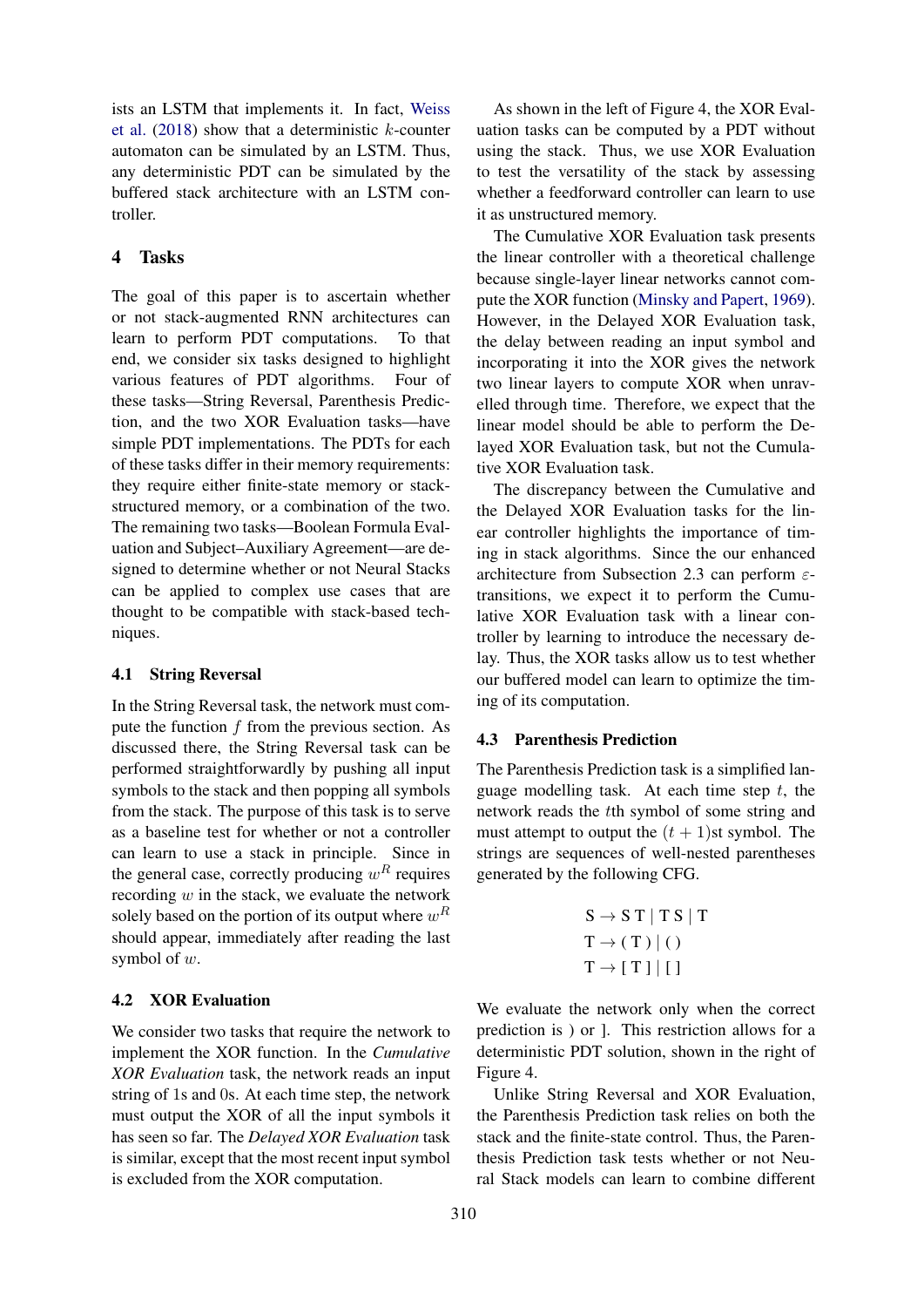

Figure 4: PDTs for Cumulative XOR Evaluation (left) and Parenthesis Prediction (right) tasks. The symbol \$ represents the bottom of the stack.

types of memory. Furthermore, since contextfree languages can be canonically represented as homomorphic images of well-nested parentheses (Chomsky and Schützenberger, [1959\)](#page-9-15), the Parenthesis Prediction task may be used to gauge the suitability of Neural Stacks for context-free language modelling.

# 4.4 Boolean Formula Evaluation

In the Boolean Formula Evaluation task, the network reads a boolean formula in reverse Polish notation generated by the following CFG.

$$
S \to S S \lor | S S \land S \to T | F
$$

At each time step, the network must output the truth value of the longest sub-formula ending at the input symbol.

The Boolean Formula Evaluation task tests the ability of Neural Stacks to infer complex computations over the stack. In this case, the network must store previously computed values on the stack and evaluate boolean operations over these stored values. This technique is reminiscent of shift-reduce parsing, making the Boolean Formula Evaluation task a testing ground for the possibility of applying Neural Stacks to natural language parsing.

#### 4.5 Subject–Auxiliary Agreement

The Subject–Auxiliary Agreement task is inspired by [Linzen et al.](#page-9-16) [\(2016\)](#page-9-16), who investigate whether or not LSTMs can learn structure-sensitive longdistance dependencies in natural language syntax. There, the authors train LSTM models that perform language modelling on prefixes of sentences drawn from corpora. The last word of each prefix is a verb, and the models are evaluated solely on whether or not they prefer the correct form of the

verb over the incorrect ones. In sentences with embedded clauses, the network must be able to identify the subject of the verb among several possible candidates in order to conjugate the verb.

Here, we consider sentences generated by a small, unambiguous CFG that models a fragment of English.

> $S \rightarrow NPsing has | NPplur have$  $NP \rightarrow NP\$ Sing | NPplur  $NPsing \rightarrow the lobster (PP | Relsing)$  $NP$ plur  $\rightarrow$  the lobsters (PP | Relplur)  $PP \rightarrow in NP$  $Relsing \rightarrow that has VP | Relobj$  $Rel$ plur  $\rightarrow$  that have VP | Relobj  $Relobi \rightarrow that NPsing has devoured$  $Relobj \rightarrow that NPplur$  have devoured

 $VP \rightarrow$  slept | devoured NP

As in the Parenthesis Prediction task, the network performs language modelling, but is only evaluated when the correct prediction is an auxiliary verb (i.e., *has* or *have*).

# 5 Experiments

We conducted four experiments designed to assess various aspects of the behavior of Neural Stacks. In each experiment, models are trained on a generated dataset consisting of 800 input–output string pairings encoded in one-hot representation. Training occurs in mini-batches containing 10 string pairings each. At the end of each epoch, the model is evaluated on a generated development set of 100 examples. Training terminates when five consecutive epochs fail to exceed the highest development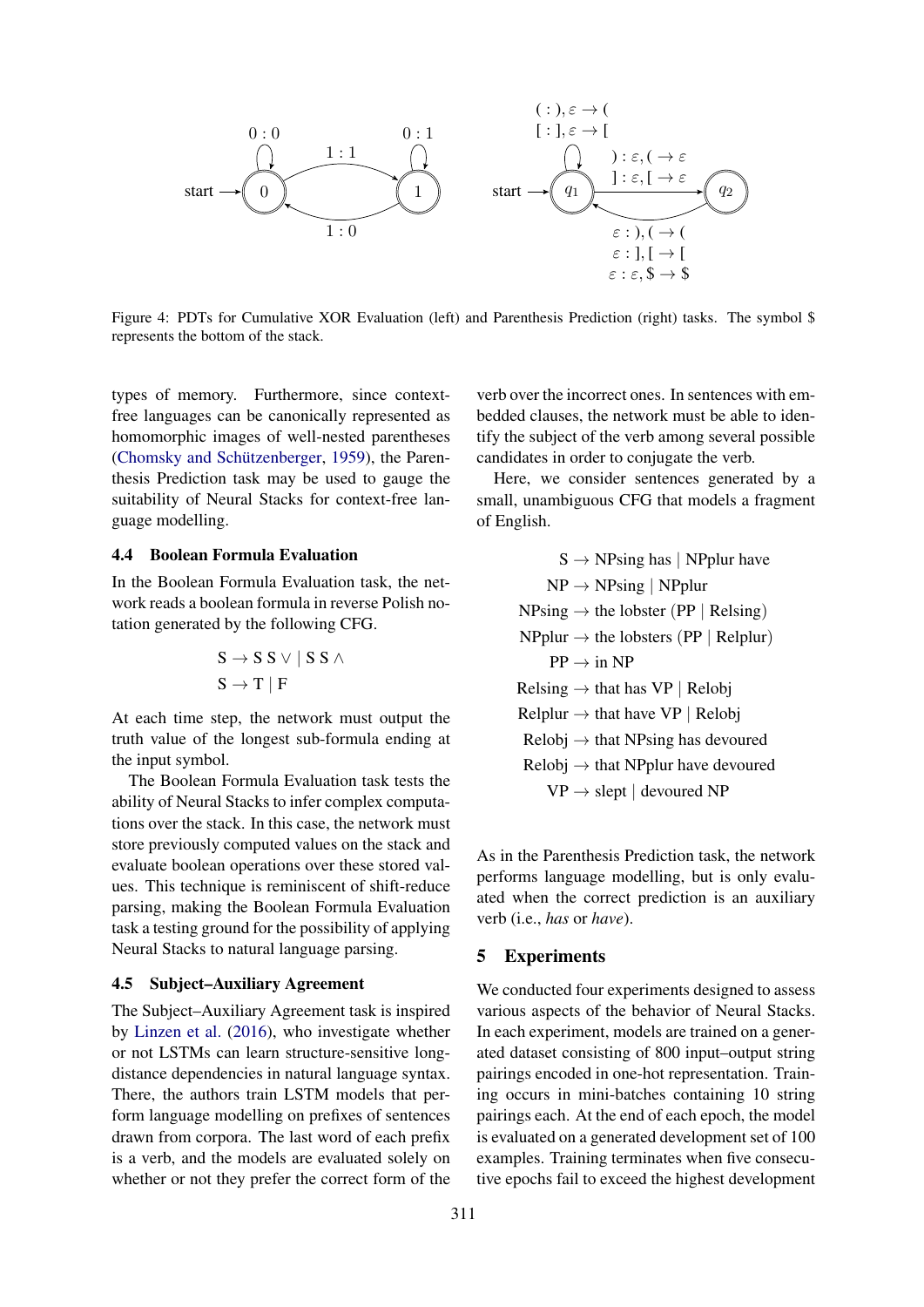accuracy attained. The sizes of the LSTM controllers' recurrent state vectors are fixed to 10, and, with the exception of Experiment 2 described below, the sizes of the vectors placed on the stack are fixed to 2. After training is complete, each trained model is evaluated on a testing set of 1000 generated strings, each of which is at least roughly twice as long as the strings used for training. 10 trials are performed for each set of experimental conditions.

Experiment 1 tests the propensity of trained Neural Stack models to use the stack. We train both the standard Neural Stack model and our enhanced buffered model from Subsection 2.3 to perform the String Reversal task using the linear controller. To compare the stack with unstructured memory, we also train the standard Neural Stack model using the LSTM controller as well as an LSTM model without a stack. Training and development data are obtained from sequences of 0s and 1s randomly generated with an average length of 10. The testing data have an average length of 20.

Experiment 2 considers the XOR Evaluation tasks. We train standard models with a linear controller on the Delayed XOR task and an LSTM controller on the Cumulative XOR task to test the network's ability to use the stack as unstructured state. We also train both a standard and a buffered model on the Cumulative XOR Evaluation task using the linear controller to test the network's ability to use our buffering mechanism to infer optimal timing for computation steps. Training and development data are obtained from randomly generated sequences of 0s and 1s fixed to a length of 12. The testing data are fixed to a length of 24. The vectors placed on the stack are fixed to a size of 6.

In Experiment 3, we attempt to perform the Parenthesis Prediction task using standard models with various types of memory: a linear controller with no stack, which has no memory; a linear controller with a stack, which has stackstructured memory; an LSTM controller with no stack, which has unstructured memory; and an LSTM controller with a stack, which has both stack-structured and unstructured memory.

Sequences of well-nested parentheses are generated by the CFG from the previous section. The training and development data are obtained by randomly sampling from the set of strings of derivation depth at most 6, which contains strings of length up to 20. The testing data are of depth 12

and length up to 110.

Experiment 4 compares the standard models with linear and LSTM controllers against a baseline consisting of an LSTM controller with no stack. Whereas Experiments 1–3 presented the network with tasks designed to showcase various features of the Neural Stack architecture, the goal of this experiment is to gauge the extent to which stack-structured memory may improve the network's performance on more sophisticated tasks. We train the three types of models on the Boolean Formula Evaluation task and the Subject– Auxiliary Agreement task. Data for both tasks are generated by the CFGs given in Section 4. The boolean formulae for training and development are randomly sampled from the set of strings of derivation depth at most 6, having a maximum length of 15, while the testing data are sampled from derivations of depth at most 7, with a maximum length of 31. The sentence prefixes are of depth 16 and maximum length 23 during the training phase, and depth 32 and maximum length 49 during the final evaluation round.

# 6 Results

Our results are shown in Table 1. The networks we trained were able to achieve a median accuracy of at least 90.0% during the training phase in 10 of the 13 experimental conditions involving a stack-augmented architecture. However, many of these conditions include trials in which the model performed considerably worse during training than the median. This suggests that while stack-augmented networks are able to perform our tasks in principle, they may be more difficult to train than traditional RNN architectures. Note that there is substantially less variation in the performance of the LSTM networks without a stack.

In Experiment 1, the standard network with the linear controller performs perfectly both during the training phase and in the final testing phase. The buffered network performed nearly as well during the training phase, but its performance failed to generalize to longer strings. The LSTM network achieved roughly the same performance both with and without a stack, substantially worse than the linear controller. The leftmost graphic in Figure 5 shows that the linear controller pushes a copy of its input to the stack and then pops the copy to produce the output. As suggested by an anonymous reviewer, we also consid-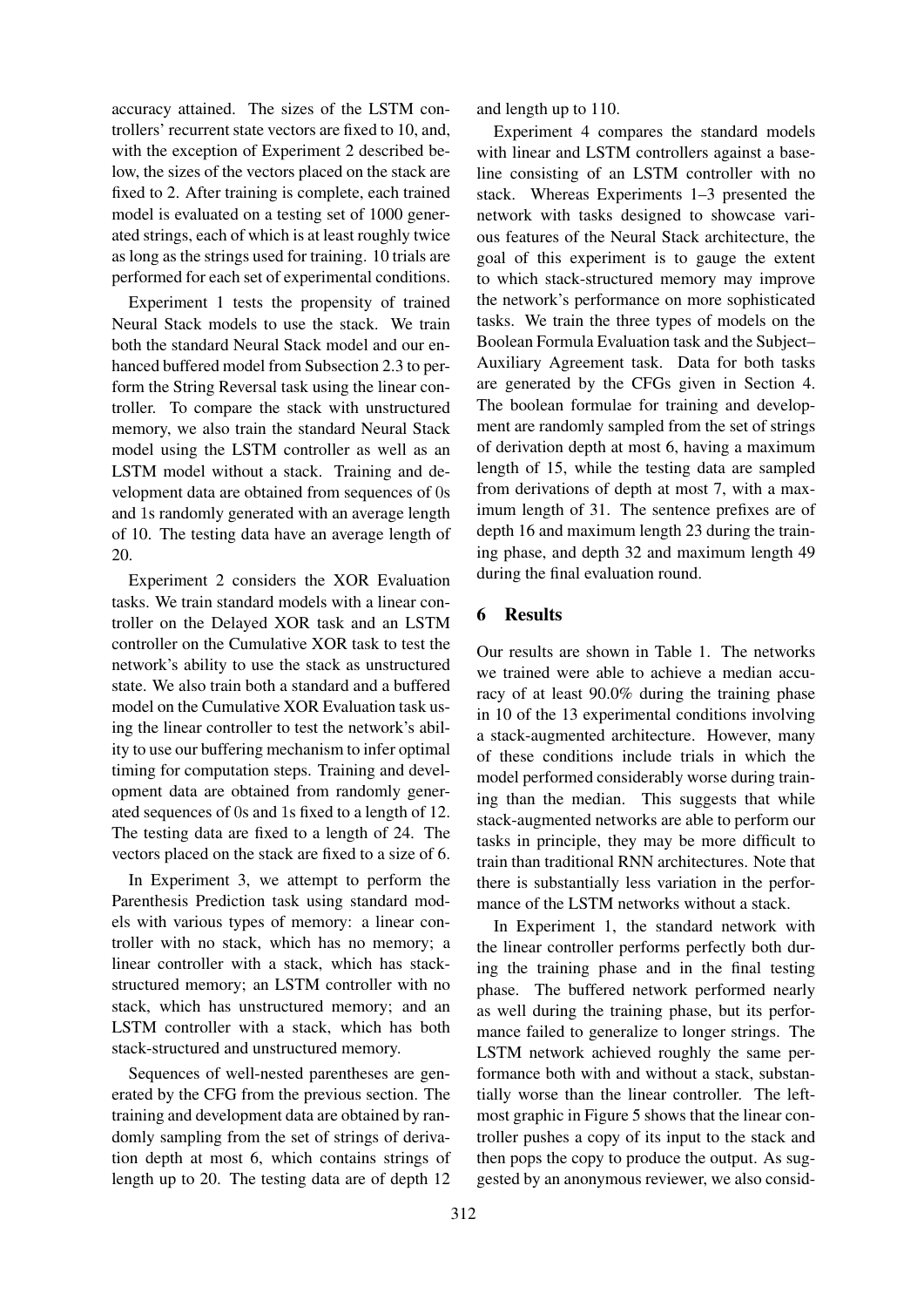| Task        | <b>Buffered</b> | <b>Controller</b> | <b>Stack</b> | Min   | Med   | <b>Max</b> | Min   | Med   | <b>Max</b> |
|-------------|-----------------|-------------------|--------------|-------|-------|------------|-------|-------|------------|
| Reversal    | N <sub>o</sub>  | Linear            | Yes          | 49.9  | 100.0 | 100.0      | 49.3  | 100.0 | 100.0      |
| Reversal    | Yes             | Linear            | Yes          | 55.3  | 98.7  | 99.4       | 49.5  | 60.4  | 74.7       |
| Reversal    | No              | <b>LSTM</b>       | Yes          | 81.2  | 89.3  | 94.4       | 67.2  | 71.0  | 73.7       |
| Reversal    | No              | <b>LSTM</b>       | No.          | 83.0  | 86.5  | 92.5       | 64.8  | 68.6  | 73.3       |
| <b>XOR</b>  | No              | Linear            | Yes          | 51.1  | 53.5  | 54.4       | 50.7  | 51.9  | 51.9       |
| <b>XOR</b>  | No              | <b>LSTM</b>       | Yes          | 100.0 | 100.0 | 100.0      | 99.7  | 100.0 | 100.0      |
| <b>XOR</b>  | Yes             | Linear            | Yes          | 51.0  | 99.8  | 100.0      | 50.4  | 96.0  | 99.1       |
| Delayed XOR | No              | Linear            | Yes          | 100.0 | 100.0 | 100.0      | 100.0 | 100.0 | 100.0      |
| Parenthesis | No              | Linear            | Yes          | 72.8  | 97.0  | 99.3       | 59.9  | 80.3  | 83.2       |
| Parenthesis | No              | Linear            | No.          | 70.0  | 71.8  | 73.3       | 59.9  | 60.5  | 60.7       |
| Parenthesis | No              | <b>LSTM</b>       | Yes          | 100.0 | 100.0 | 100.0      | 85.8  | 86.8  | 88.9       |
| Parenthesis | No              | <b>LSTM</b>       | No.          | 100.0 | 100.0 | 100.0      | 83.5  | 85.8  | 88.0       |
| Formula     | No              | Linear            | Yes          | 87.4  | 92.0  | 97.3       | 87.8  | 91.2  | 96.2       |
| Formula     | No              | <b>LSTM</b>       | Yes          | 98.0  | 98.7  | 99.4       | 96.8  | 97.7  | 98.4       |
| Formula     | No              | <b>LSTM</b>       | No.          | 95.4  | 98.5  | 99.3       | 95.3  | 97.6  | 98.4       |
| Agreement   | N <sub>o</sub>  | Linear            | Yes          | 53.3  | 73.5  | 93.9       | 51.8  | 68.8  | 85.8       |
| Agreement   | N <sub>o</sub>  | <b>LSTM</b>       | Yes          | 95.6  | 98.5  | 99.7       | 82.4  | 88.8  | 91.2       |
| Agreement   | No              | <b>LSTM</b>       | No.          | 96.2  | 98.1  | 100.0      | 83.7  | 88.2  | 90.6       |

Table 1: The minimum, median, and maximum accuracy (%) attained by the 10 models for each experimental condition during the last epoch of the training phase (left) and the final testing phase (right).

ered a variant of this task in which certain alphabet symbols are excluded from the reversed output. The center graphic in Figure 5 shows that for this task, the linear controller learns a strategy in which only symbols included in the reversed output are pushed to the stack. The rightmost graphic shows that LSTM controller behaves differently from the linear controller, exhibiting uniform pushing and popping behavior throughout the computation. This suggests that under our experimental conditions, the LSTM controller prefers to rely on its recurrent state for memory rather than the stack, even though such a strategy does not scale to the final testing round.

The models in Experiment 2 perform as we expected. The unbuffered model with the linear controller performed at chance, in line with the inability of the linear controller to compute XOR. The rest of the models were able to achieve accuracy above 95.0% both in the training phase and in the final testing phase. The buffered network was successfully able to delay its computation in the Cumulative XOR Evaluation task. The leftmost graphic in Figure 6 illustrates the network's behavior in the Delayed XOR Evaluation task, and shows that the linear controller uses the stack as unstructured memory—an unsurprising observation given the nature of the task. Note that the

vectors pushed onto the stack in the presence of input symbol 1 vary between two possible values that represent the current parity.

In Experiment 3, the linear model without a stack performs fairly well during training, achieving a median accuracy of 71.8%. This is because 43.8% of (s and [s in the training data are immediately followed by )s and ]s, respectively, so it is possible to attain 71.9% accuracy by predicting ) and ] when reading ( and [ and by always predicting ] when reading ) or ]. Linear models with the stack perform better, but as shown by the rightmost graphic in Figure 6, they do not make use of a stack-based strategy (since they never pop), but instead appear to use the top of the stack as unstructured memory. The LSTM models perform slightly better, achieving 100% accuracy during the training phase. However, the LSTM controller still suffers significantly in the final testing phase with or without a stack, suggesting that the LSTM models are not employing a stack-based strategy.

In Experiment 4, the Boolean Formula Evaluation task is performed easily, with a median accuracy exceeding 90.0% for all models both on the development set and the testing set. This is most likely because, on average, three quarters of the nodes in a boolean formula either require no context for evaluation (because they are atomic)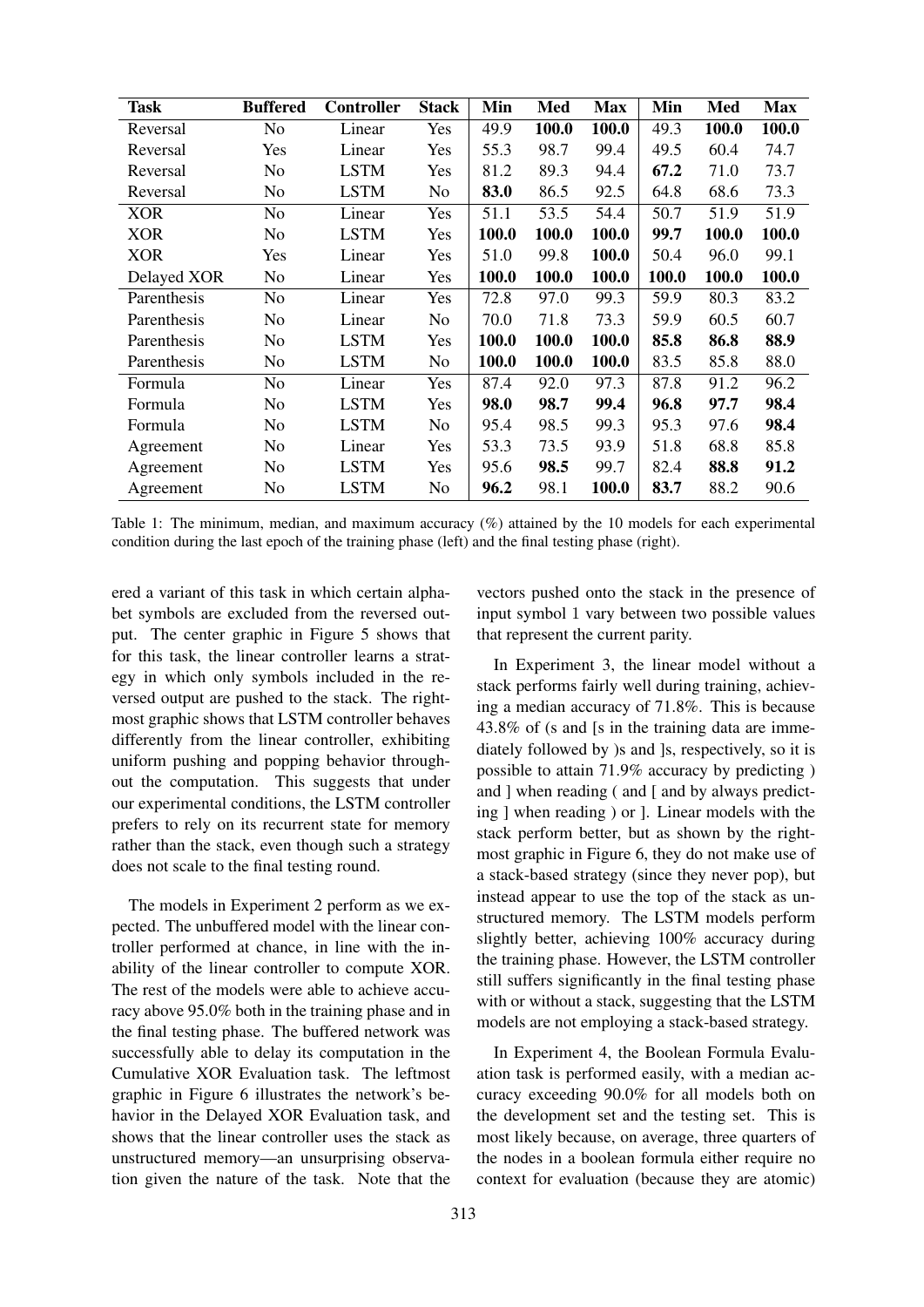

Figure 5: Diagrams of network computation on the Reversal task with linear and LSTM controllers. In each diagram, the input may consist of 2 or 4 distinct alphabet symbols, but only the symbols 0 and 1 are included in the output. Columns indicate the pop strengths, push strengths, and pushed vectors throughout the course of the computation, along with the input and predicted output in one-hot notation. Lighter colors indicate higher values.



Figure 6: Diagrams of network computation for the Delayed XOR and Parenthesis tasks with a linear controller.

or make use of limited context (because they are boolean formulas of depth one). The linear controller performed worse on average than the LSTM models on the agreement task, though the highestperforming linear models achieved a comparable accuracy to their LSTM counterparts. Again, the performance of the LSTM networks is unaffected by the presence of the stack, suggesting that our trained models prefer to use their recurrent state over the stack.

# 7 Conclusion

We have shown in Experiments 1 and 2 that it is possible in principle to train an RNN to operate a stack and input–output buffers in the intended way. There, the tasks involved have only one optimal solution: String Reversal cannot be performed without recording the string, and the linear controller cannot solve Cumulative XOR Evaluation without introducing a delay. In the other experi-

ments, our models were able to find approximate solutions that rely on unstructured memory, and the stack-augmented LSTMs always favored such solutions over using the stack.

As we saw in Experiments 3 and 4, training examples that require full usage of the stack are rare in practice, making the long-term benefits of stack-based strategies unattractive to greedy optimization. However, the usage of a stack is necessary for a general solution to all of the problems we have explored, with the exception of the XOR Evaluation tasks. While gradual improvements in performance may be obtained by optimizing the usage of unstructured memory, the discrete nature of most stack-based solutions means that finding such solutions often requires a substantial level of serendipity. Our results then raise the question of how to incentivize controllers toward stack-based strategies during training. We leave this question to future work.